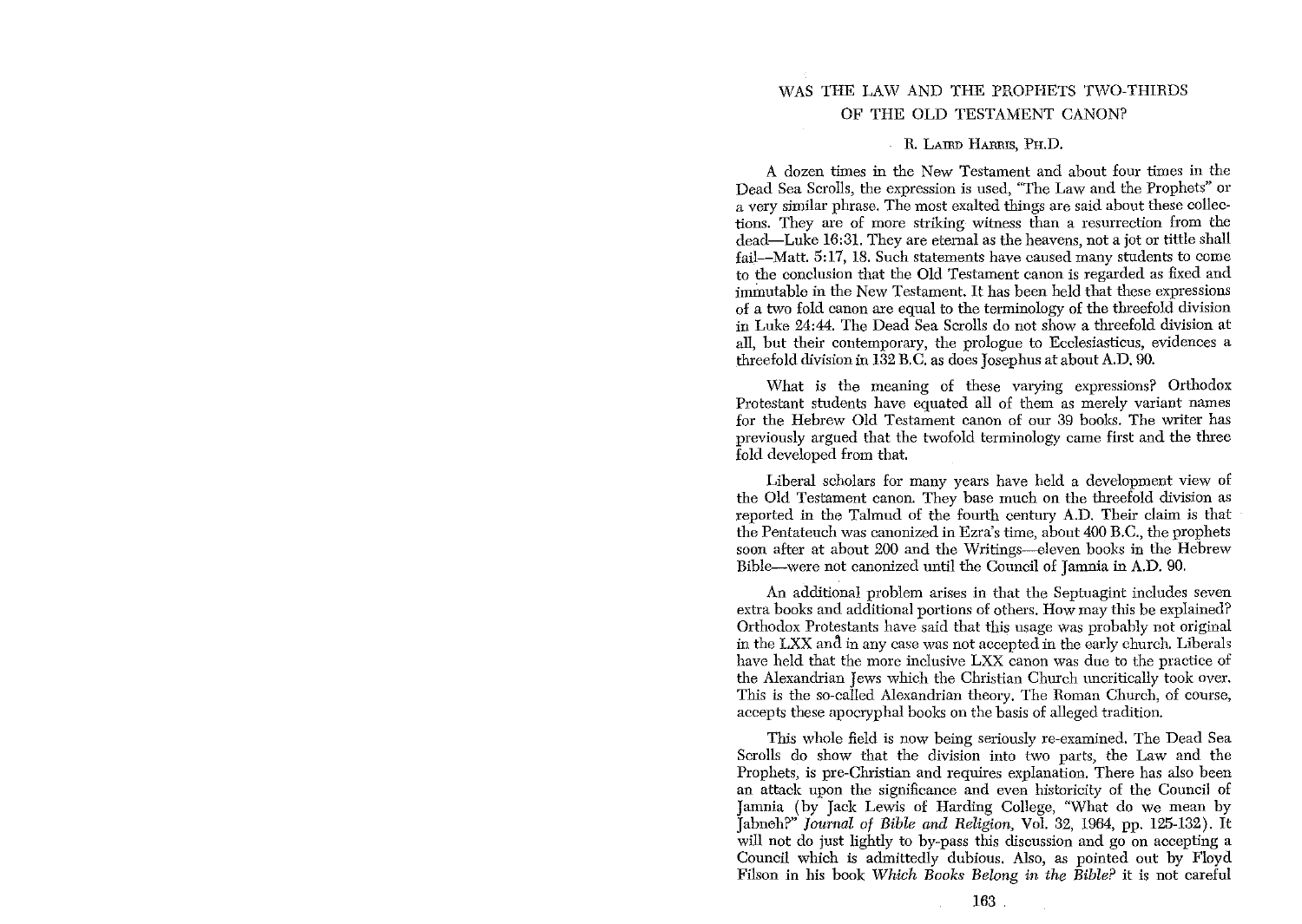scholarship to assume that the original LXX canon differed from the Hebrew canon merely because our LXX copies of the fourth century include extra books. The whole concept of a differing Alexandrian canon is being called in question, and rightly so.

In this situation a new theory is being advanced to explain the alleged difference between the Hebrew and Christian canon. It has been ably developed by Albert Sundberg, Jr. *(The Old Testament* of *the Early Church)* and in the writer's opinion will probably be the ruling view in critical circles in the foreseeable future. In brief the view accepts the threefold development view of the Jewish canon. First the Pentateuch was canonized at 400 B.C., then the Prophets at 200 B.C., finally the Writings were accepted at A.D. 90.

However, Sundberg makes much of the fact that the Christian Church split away from Judaism at around 70 A.D. when Jerusalem fell. He argues that this fact explains why the two groups share the same Law and Prophets. But the Christian Church did not close its third division at the same time nor with the same books as did the Jews.

The Jews at A.D. 70 had a fixed canon of Law and a fixed Canon of Prophets. They also had an amorphous collection of other books that at Jamnia was settled as the eleven Writings. The Christians of A.D. 70 had the same Law and Prophetical books as the Jews. They also had an amorphous collection of other books that were more or less accepted and were finally adopted in the LXX copies and in the Council of Augustine's day to make the more inclusive canon of Catholicism. This view appears at first sight to explain neatly the difference between the LXX and Hebrew canon. Unfortunately it does not take into account all the facts and furthermore it builds on the threefold development view of the canon which is itself based on critical positions of the past. Some of **these positions are now being abandoned leaving this view without ade**quate support in important points.

We should like to discuss this view with regard to three major points. First, what was the extent of the sections designated Law and Prophets in the first century? Second, did the early Christian Church in fact include an amorphous collection of books in its Old Testament canon? Third, is the threefold development theory of the Old Testament canon still justified in the light of new evidence? Our emphasis at present will be on the first two points as we have discussed the third at length elsewhere.

To begin with, we ask the question, what was the extent of the sections designated Law and Prophets in the New Testament? This question Sundberg does not specifically answer. He follows R. Pfeiffer and many others (op. cit. p. 38) in the assumption that the division of the Law, Prophets and Writings as held in our Hebrew Bibles today were the same in extent in the first century A.D. He offers no proof. No proof can be offered. The first list of the Old Testament books agreeing with the divisions of our Hebrew Bible is in the Talmud coming from about A.D. 400. The first list of the Old Testament books of any sort comes from Melito Bishop of Sardis at A.D. 170 and it departs widely from the Talmud order and division. It seems extremely odd that the majority of Old Testament critical scholars make the bold assumption that there was no shift in the order of the Hebrew books and their division from tbe first century to the fifth. Even more strange is their approach to the witness of Josephus.

Josephus does not give us a list, but he does give us the number of books in his three divisions-5, 13, and 4. This is in sharp contrast to the later Talmud listing of 5, 8, and 11. Yet instead of adopting Josephus' witness for the first century situation or even facing Josephus' testimony, Sundberg virtually ignores it. He adequately presents Josephus' listing as including the Pentateuch in the first division; the books of Psalms, proverbs, Ecclesiastes, and Song of Solomon in the last division and the others (with or without Esther) in the second division (op. cit. p. 134). But his comment is "Even Josephus seems to reflect a tripartite division of the Scriptures, though his divisions are highly irregular" and "while the number of the books is the same, Josephus' order remains peculiar to him." Other authors of similar bent make the same astonishing assumption. The assumption is that Josephus of the first century exhibits an odd order because he does not follow the Talmud of the 5th century!! We may not be able to tell why these two authorities differ, but it would seem to be poor methodology indeed to argue for the first century situation on the basis of the later Talmud listing and then castigate Josephus contemporary listing as irregular and peculiar. Why not accept his listing **as decisive when there is no contradicting evidence from the times?** 

Actually Josephus' listing is not as strange as it seems. Josephus assembles the 5 books of Moses and in another division Psalms, Proverbs, Ecclesiastes, arfd Song of Solomon, apparently. In Sundberg's presentation out of 22 early Christian lists, there are 16 that associate these four books, Psalms, Proverbs, Ecclesiastes, and Song of Solomon, together (pp. 58, 59). This would seem to argue that some principle associated these four books and that same principle may be evidenced in the listing Josephus followed. There is no warrant for by-passing Josephus' witness on the divisions of the Hebrew Bible.

But if Josephus' witness is followed, Sundberg's theory is seen to be highly questionable and the threefold development theory falls to the ground.

Consider the threefold development theory. Would any serious critical writer believe that Josephus' second division was canonized in 200 B.C.? That division according to Sundberg includes "Joshua, Judges, I-IV **Kings, Isaiah, Jeremiah, Lamentations, Ezekiel, the Twelve, Ezra, Chroni**cles, Daniel, Job, Ruth (or if Josephus counted Esther, he may have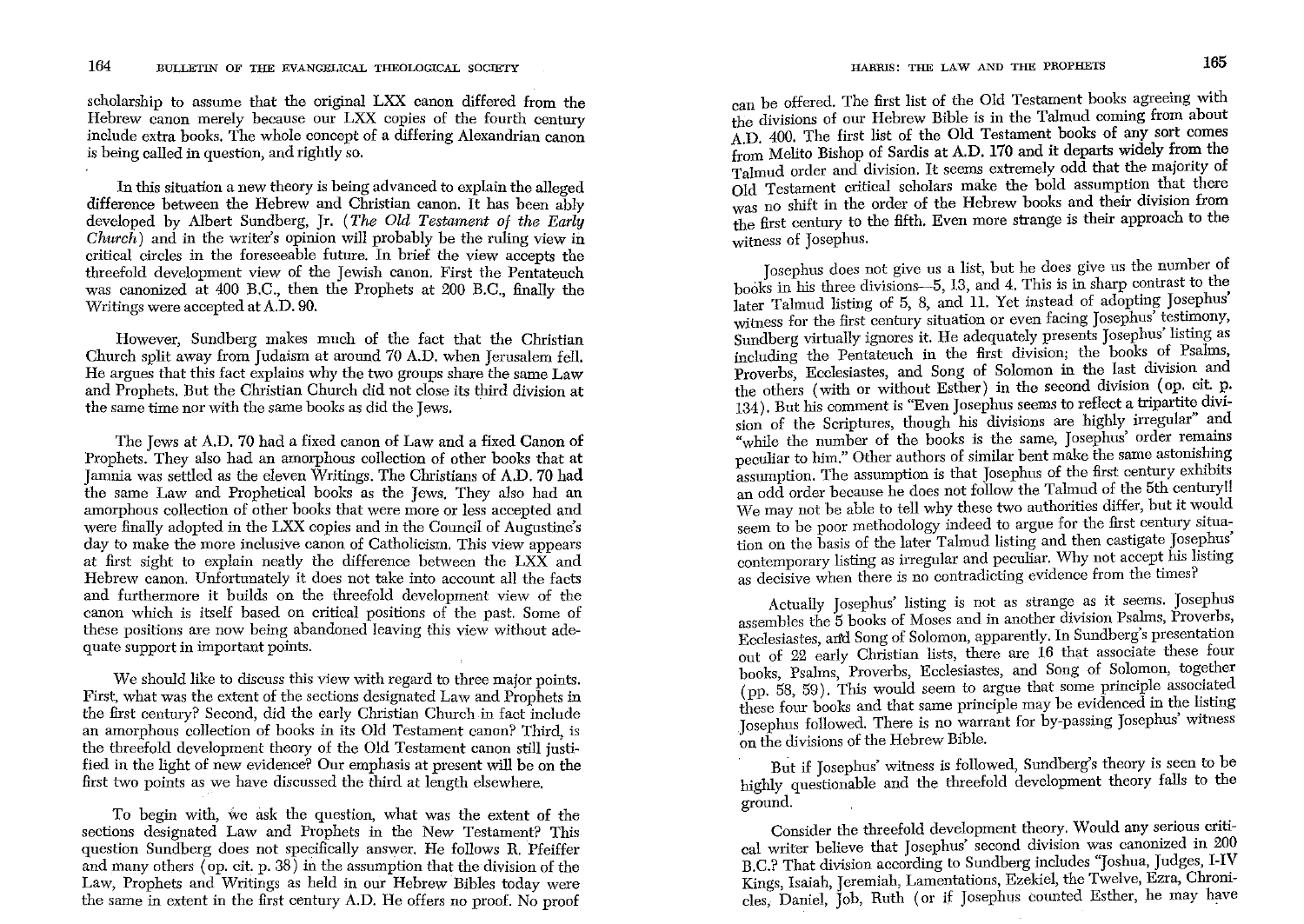counted Jeremiah and Lamentations as one work and thus exactly have paralleled the contents of the Jamnia canon)" (p. 134). Naturally orthodox scholars find no difficulty in the early canonization of these books (and also Psalms, Proverbs, Ecclesiastes,and Song of Solomon). But the hinge of the critical theory is the dating of Daniel after the second division was closed. To have Josephus' second division admitted as standard and canonized by 200 B.C. would put Daniel early and would **be revolutionary indeed for criticism.** 

Furthermore, consider Sundberg's theory that the third division was not canonized until Jamnia. If Josephus' second division was already accepted why was Ezekiel questioned? Indeed this is a problem on either Sundberg's or Pfeiffer's view and the case of Ezekiel proves that Jamnia was not elaborating a canon but dealing with old problems as Christians and Jews both have done many times. Does Luther's questioning of James indicate that the Christian Church had no New Testament canon before the Reformation? Also why was Proverbs questioned at Jamnia? The New Testament evidence for Proverbs is clear and it is quoted with the formula "Scriptures saith" in the Zadokite document, portions of which were found in the Dead Sea Caves. The Psalms are surely quoted **as authoritative in the New Testament and even the new scroll of Psalms,**  which includes some surprises, is taken by P. Skehan to be derived from our well-known Psalter (Patrick Skehan, "The Biblical Scrolls from Qumran and the Text of the Old Testament" BA XXVIII, No. 3 [Sept. 1965] p. 100). Sundberg cites Jamnia as refusing Sirach "and any books written after his time" (op. cit. p. 114). How does this fit with the inclusion of Daniel (written, according to the critics, after Sirach) and the exclusion of Tobit which is now thought by some to have been much earlier than Sirach? Clearly other factors entered into the original canonization of books than mere chronology. The scholars of Jamnia were actually rehashing old problems.

We should make a further point. Josephus was not a Jamnia scholar. Josephus first fought the Romans before A.D. 70, then huned about and became a friend of the Romans against the Jews. His witness given at A.D. 90 is hardly a synopsis of Jamnia. He speaks as if the 22 book canon were long established. "It is become natural to all Jews, immediately and **from their very birth, to esteem these books to contain divine doctrines,**  and to persist in them, and, if occasion be, willingly to die for them" (Against Apion, 1:8). This he says just after enumerating the 22 books. In view of this evidence it seems impossible for Sundberg and others to maintain that there were 11 books of the Writings as listed by the Talmud which were uncertain in their canonicity as late as A.D. 70.

Furthermore, Sundberg gives no evidence from the Rabbis that a large group of other Jewish writings were clamoring for the canonicity in the first century. His discussion of the Qumran material leaves something to be desired. He mentions the many non canonical pieces found at Qumran. He says then that "it is not possible at the present. state of **investigation to state the exact relation of the extra-canonical works to**  those of the Hebrew canon" (p. 97). He quotes others-B. J. Roberts and J. Carmignac-to the effect that no line of canonization was clearly  $\frac{1}{2}$  drawn (p. 98). The writer is not prepared to admit this. The Qumran scribes may well have used a wide literature, but only the canonical **literature is quoted as authoritative or commented on. The opinion of**  Roberts and Carmignac may be questioned. That the Jews of the first century used many books is undoubtedly true. But that they had no limits to the third division of their canon before Jamnia is contradicted by Josephus' explicit testimony and is not proved by Qumran evidence. We tum now to Sundberg's second point: the early church also had an amorpho'us third division of its canon which was not closed for years and which at last included more than the 22 books of Jamnia.

The first point of interest is that actually the early church had no third division of any kind amorphous or not! The only reference to a threefold division in Christian circles is in Luke 24:44 a reference quite in accord with Josephus and not usual to the New Testament or later usage. As mentioned above, Sundberg lists 22 early Christian lisitings from Melito to Augustine and none of them is divisible into three parts except one of Jerome's listings which *could* be divided like the contemporary Talmud listing of the Jews whom Jerome had come to know and appreciate. All the other Christian listings exclude a threefold division of the type of either Josephus'or the Talmud. Strange, then that the Christians took over a fixed Law and Prophets and struggled to bring order out of an amorphous third division!

The second remarkable point is that the 22 Christian listings with few exceptions follow the number of the books in the Jewish canon of Josephus and the later Talmud. It just is not true that the early church was not interested in canon or had no definite Old Testament canon. The books are listed by many authors and frequently the nmnber of the books is given as corroborative evidence. The authorities giving a larger canon like the later LXX copies are all 4th century. They are Pseudo Chrysostom, Augustine (though he speaks variously in various places) and the Councils of Rome, and Hippo which Augustine infiuenced. The others are largely earlier and they exclude the apocryphal books except that Jeremiah sometimes includes Baruch and the Epistle. Sometimes II Esdras is included which is in some cases merely a name for Nehemiah, sometimes a copy of Ezra-Nehemiah, with some additions. In *view* of these facts it seems hardly possible to claim that the early Christian Church had a canon differing from the canon of the Jews. The Church did indeed know and use other books and this doubtless becomes the basis for the larger Catholic canon based on tradition, but the early Christian authors are plain enough on these matters.

Sundberg is aware of these facts and presents them in handy form. **His excuse for not abiding by the natural conclusion is curious. He says**  all these early authors were under Jewish infiuence.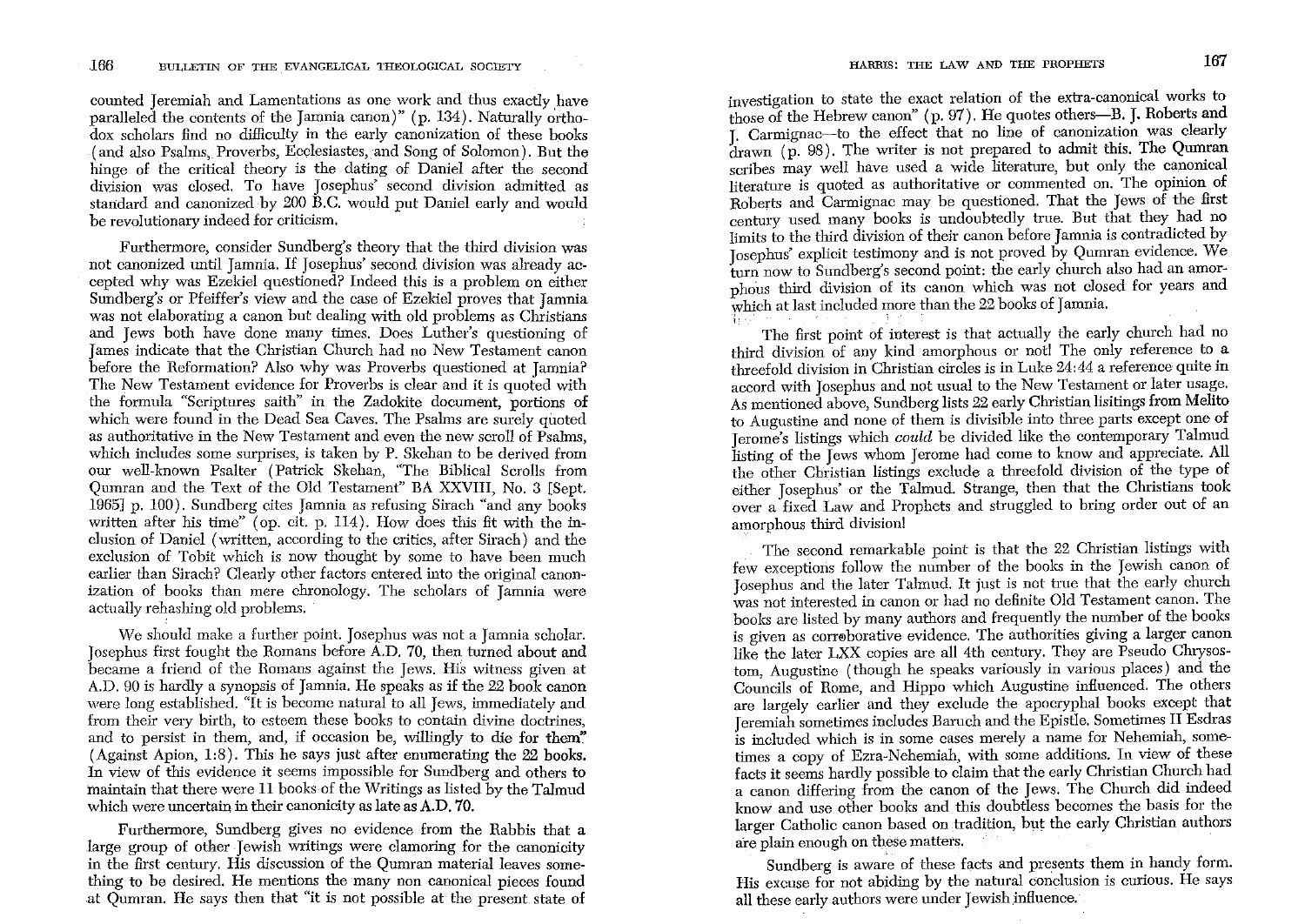Melito of Sardis (170 A.D.) is admitted as presenting a 22 book canon probably under Jewish influence. Esther is omitted. Why we do not know. The old theory is that there are Greek additions to Esther at the beginning and therefore the Jews when queried would not recognize this book. It will be remembered that the Jews named their books by the first words of the book. Melito says he went to Palestine to get an authoritative opinion. It is of passing interest that a huge prominent Jewish synagogue has been excavated at Sardis dating from near Melito's time. Quite probably Melito and the Jewish community had many questions between them. One can hardly think that he was under undue Jewish influence. He seems to have had a mind of his own and a desire to investigate adequately.

Origen says "But it should be known that there are 22 canonical books as the Hebrews have handed them down." Sundberg argues from various expressions of Origen's writing that he was merely stating the Hebrew opinion not his own. His arguments seem hardly convincing. The very wording of Origen's statement shows he was in agreement with the Jewish sources.

**Athanasius also is said to show Jewish influence. His words are un**equivocal. Actually the pervasive Jewish influence which Sundberg cites is good evidence against his conclusion. It just is not true that the Jews went one way and the Christians another after A.D. 70 without influence of the one group on the other. The Hebrew canon was known and held authoritative, Melito the first witness being explicit. The fact that **Athanasius shows a looser usage in this manner of quotation should teach**  us not to depend too much on quotations by the Fathers. They did not have **concordances, memory is faulty, and practice inconsistent. Sundberg**  strangely alleges that Athanasius was trying to bring the Church back from a broader view to the Jewish view. We wonder what Melito was trying to do two centuries earlier? Gregory of Nazianzus, Cyril of Jerusalem, Epiphanius of Salamis also allege the Jewish canon. Tertullian, not mentioned by Sundberg, gives the number as held by the Jews.

Sundberg theorizes that these men used the Jewish listing of books, but in study used the LXX codices with their extra books. Origen and Epiphanius give both a transliterated Hebrew name and the Greek name of each book. We must note that Sundberg assumes that the early LXX codices included the apocrypha as did the later ones. Actually the Chester Beatty manuscript did. We have no earlier evidence.

That the Church counted 22 books, Sundberg attributes partly to numerology. Twenty-two books are desired, there being 22 letters in the Hebrew alphabet. This number again is of Hebrew influence as was the variant  $27$  (counting the final forms of 5 letters extra). This alleged correlation of Jewish thought with Christian usage was not a flashback, but was the natural thing for a Church which had adopted a Jewish book for its rule of faith.

Sundberg similarly treats the Western Fathers. Hilary of Poitiers, (died A.D. 368), is straightening out his earlier usage. Jerome is influenced by his Jewish teachers. Only Augustine gives us "the full description of the canon of the Old Testament of the church" (p. 157)-though Sundberg does not quote Augustine's variant usage where he denies Maccabees to be canonical. Rufinus first sided with Jerome then reacted and agreed with Augustine. This only shows that by the latter time a **broader view was coming to prominence.** 

Sundberg can not prove his point with any more certainty than Roman theologians have been able to do. The Early Church did not have a flexible canon. It had the Jewish Canon, and the Jewish canon was not new with Jamnia. It was as old as the prophets that wrote it.

There are two further considerations I should like to add. First, Sundberg is at once both too loose and too free in his treatment of New Testament quotations. It is true that the church Fathers quote somewhat loosely and sometimes quote the apocrypha as inspired whereas they state elsewhere that they are not. We may learn from this that such expressions as "the Scripture (i.e. the Writing) saith" or "it is written" or "it saith" perhaps should not be overemphasized. But there are numerous New Testament statements ascribing the Old Testament writings to God or God's Spirit by the hand of the prophet. Such phrases are not used of the non-canonical books. That there are allusions to such books and that the history of such books is used does not mean that these books were semi-canonical, but only that they were considered profitable and in places true.

The most extreme case has been overemphasized-the quotation of Enoch in Jude. No list of any Church Father includes Enoch as canonical. Sundberg does not mention that the New Testament three times quotes Greek profane authors without in the slightest implying their canonicity. In Titus 1:12 a Cretan is quoted and actually called a prophet. Yet the quotation is obviously for illustration only. The same may be claimed of the treatment of Enoch in Jude 14. The phrase Enoch the Seventh from Adam occurs more than once in the book of Enoch; it is not an Old Testament phrase. It seems to identify the quotation as from the book of Enoch rather than from the historical patriarch Enoch. That the quotation is said to prophesy certain things need mean no more than Paul does when he cites a Cretan prophet. It is not a clear case of quoting Enoch as **canonical in view of similar citations in Paul. We must not allow scholars**  to make too much of this word of Jude. At the same time we can admit that this quotation may have led some early Church Fathers to vacillate in their use of Enoch and make more of it than was necessary. In their careful treatment and sober listings Enoch was uniformly excluded.

The other addendum I would give is that the divisions of the socalled council of Jamnia are often quoted without noting the nature of the arguments. Why was Proverbs questioned? Obviously because it has